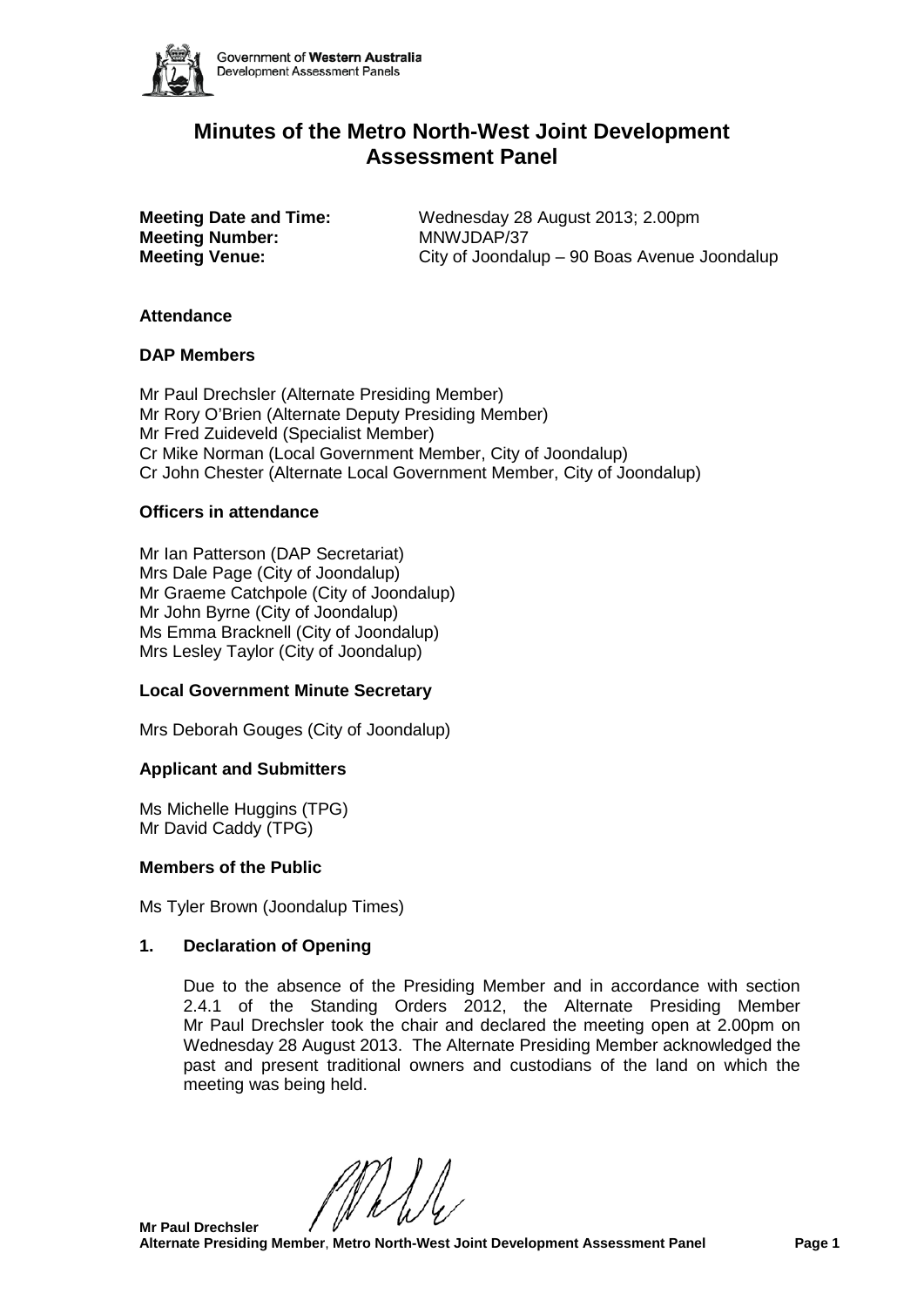

The Alternate Presiding Member announced the meeting would be run in accordance with the *Development Assessment Panel Standing Orders 2012* under the *Planning and Development (Development Assessment Panels) Regulations 2011*.

The Alternate Presiding Member advised that the meeting is being audio recorded in accordance with Section 5.16 of the Standing Orders 2012; No Recording of Meeting, which states: *'A person must not use any electronic, visual or audio recording device or instrument to record the proceedings of the DAP meeting unless the Presiding Member has given permission to do so.'* The Alternate Presiding Member granted permission for the minute taker to record proceedings for the purpose of the minutes only.

### **2. Apologies**

Ms Karen Hyde (Presiding Member) Cr Liam Gobbert (Local Government Member, City of Joondalup)

#### **3. Members on Leave of absence**

Nil

### **4. Noting of minutes**

Minutes of the Metro North-West Joint Development Assessment meeting no.36 held on 19 August 2013 were not available for noting at the time of meeting.

#### **5. Disclosure of interests**

Nil

# **6. Declaration of Due Consideration**

All members declared that they had duly considered the document.

#### **7. Deputations and presentations**

**7.1** Mr David Caddy (TPG) addressed the DAP for the application at Item 8.1 and responded to questions from the Panel members.

# **8. Form 1 - Responsible Authority Reports – DAP Application**

**8.1** Property Location: Lot 708 (420) Joondalup Drive, Joondalup Application Details: Modifications to existing shopping centre (Lakeside Joondalup) to introduce a food dining precinct at Level 1 Applicant: TPG Town Planning, Urban Design and Heritage Owner: Lend Lease Funds Management Ltd Responsible authority: City of Joondalup Report date: 15 August 2013<br>DoP File No: DP/13/00568 DP/13/00568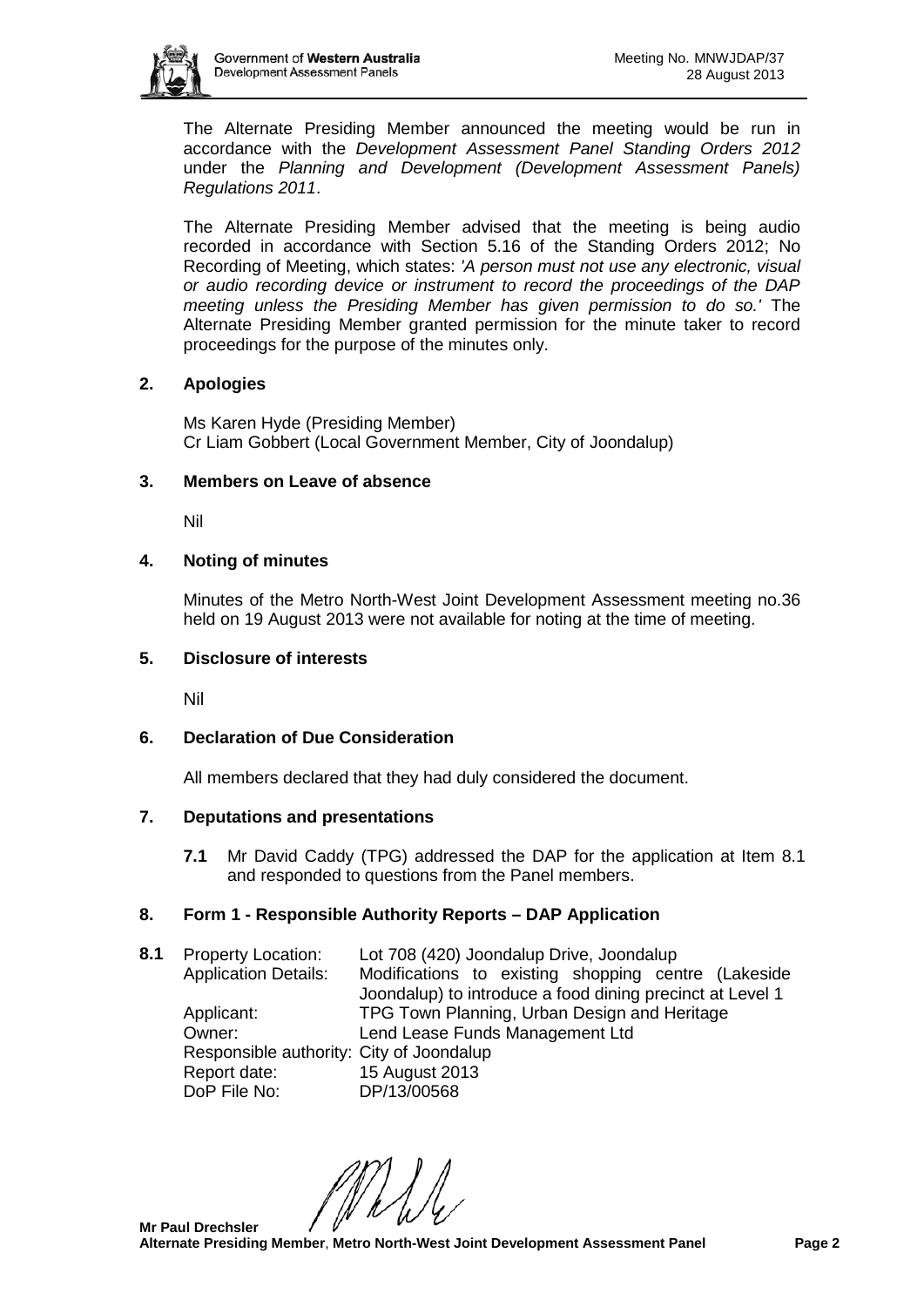

#### **REPORT RECOMMENDATION / PRIMARY MOTION**

**Moved by:** Mr Rory O'Brien **Seconded by:** Cr Mike Norman

That the Metro North-West JDAP resolves to:

**Approve** DAP Application reference DP/13/00568 and accompanying plans (DA1004, DA1006, DA1007 and DA1008 received 25 June 2013) in accordance with Clause 6.9 of the *City of Joondalup District Planning Scheme No. 2*, subject to the following conditions:

#### **Conditions**

- 1. This decision constitutes planning approval only and is valid for a period of two (2) years from the date of approval. If the subject development is not substantially commenced within the two (2) year period, the approval shall lapse and be of no further effect.
- 2. A Construction Management Plan being submitted and approved prior to the commencement of construction. The management plan shall detail how it is proposed to manage:
	- all forward works for the site;
	- the delivery of materials and equipment to the site;
	- the storage of materials and equipment on the site:
	- the parking arrangements for the contractors and subcontractors;
	- the management of dust during the construction process;
	- other matters likely to impact on the surrounding properties;
- 3. A Refuse Management Plan indicating the method of rubbish collection is to be submitted to and approved by the City, prior to the commencement of construction.
- 4. Any proposed external building plant, including air conditioning units, piping, ducting and water tanks, being located so as to minimise any visual and noise impact on surrounding landowners, and screened from view from the street, and where practicable from adjoining buildings, with details of the location of such plant being submitted for approval by the City prior to the commencement of construction.
- 5. An onsite stormwater drainage system, with the capacity to contain a 1:100 year storm of 24-hour duration, is to be provided prior to the development first being occupied, and thereafter maintained to the satisfaction of the City.

#### **Advice Notes**

1. Further to condition 1, where an approval has so lapsed, no development shall be carried out without the further approval of the DAP having first being sought and obtained.